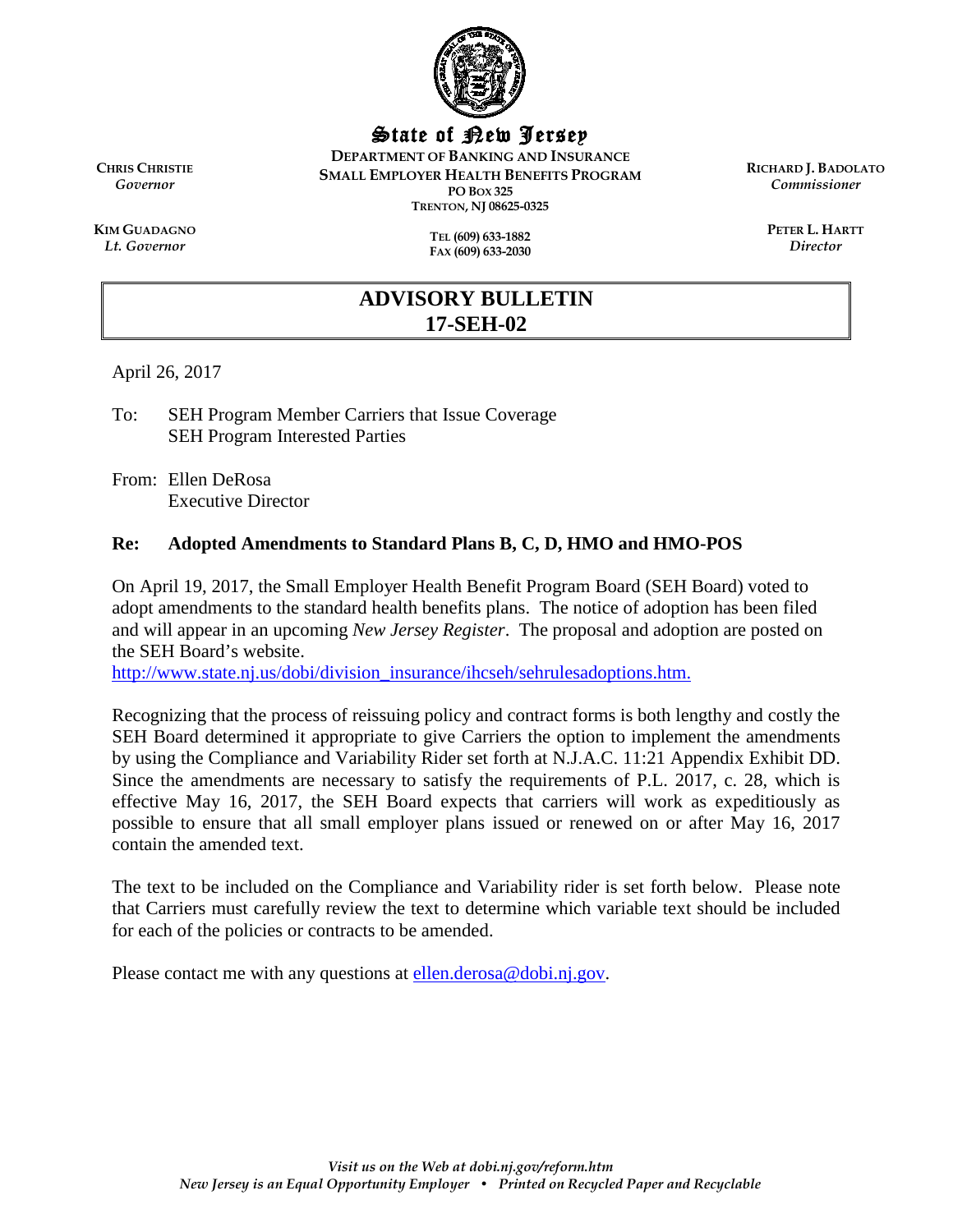## **Compliance and Variability Rider Text for Plans B – E**

1. The **DEFINITIONS** section is amended to replace the terms and definitions of Emergency, Hospital, Illness or Ill, Medically Necessary and Appropriate, Mental Health Center, Substance Abuse and Substance Abuse Centers with the following terms and definitions:

**Emergency** means a medical condition manifesting itself by acute symptoms of sufficient severity including, but not limited to, severe pain, psychiatric disturbances and/or symptoms of Substance Use Disorder such that a prudent layperson, who possesses an average knowledge of health and medicine, could expect the absence of immediate medical attention to result in: placing the health of the individual (or with respect to a pregnant woman, the health of the woman or her unborn child) in serious jeopardy; serious impairment to bodily functions; or serious dysfunction of a bodily organ or part. With respect to a pregnant woman who is having contractions, an emergency exists where: there is inadequate time to effect a safe transfer to another Hospital before delivery; or the transfer may pose a threat to the health or safety of the woman or unborn child.

**Hospital** means a Facility which mainly provides Inpatient care for Ill or Injured people. [Carrier] will recognize it if it carries out its stated purpose under all relevant state and local laws, and it is either:

- a) accredited as a Hospital by The Joint Commission; or
- b) approved as a Hospital by Medicare.

Among other things, a Hospital is not a convalescent home, rest or nursing Facility, or a Facility, or part of it which mainly provides Custodial Care, educational care or rehabilitative care. A Facility for the aged or persons with Substance Use Disorder is also not a Hospital.

**Illness or Ill** means a sickness or disease suffered by a Covered Person or a description of a Covered Person suffering from a sickness or disease. Illness includes Mental Illness and Substance Use Disorder.

**Medically Necessary and Appropriate** means that a service or supply is provided by a recognized health care Provider, and [Carrier] determines at its Discretion, that it is:

- a) necessary for the symptoms and diagnosis or treatment of the condition, Illness or Injury;
- b) provided for the diagnosis, or the direct care and treatment, of the condition, Illness or Injury;
- c) in accordance with generally accepted medical practice;
- d) not for the convenience of a Covered Person;
- e) the most appropriate level of medical care the Covered Person needs; and
- f) furnished within the framework of generally accepted methods of medical management currently used in the United States.

The fact that an attending Practitioner prescribes, orders, recommends or approves the care, the level of care, or the length of time care is to be received, does not make the services Medically Necessary and Appropriate.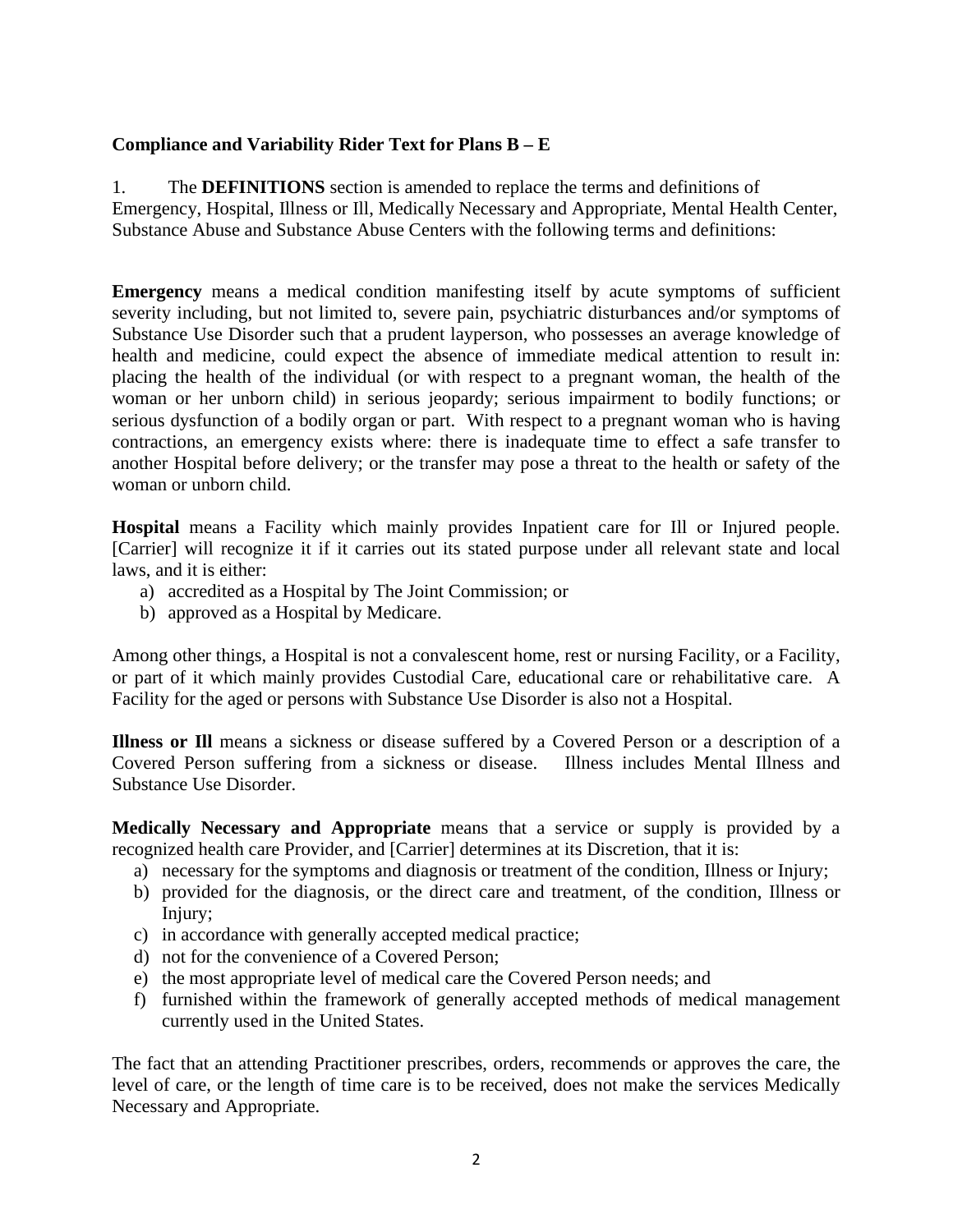With respect to treatment of Substance Use Disorder the determination of Medically Necessary and Appropriate shall use an evidence-based and peer reviewed clinical review tool as designated in regulation by the Commissioner of Human Services.

**Mental Health Facility** means a Facility which mainly provides treatment for people with Mental Illness. [Carrier] will recognize such a place if it carries out its stated purpose under all relevant state and local laws, and it is either:

- a) accredited for its stated purpose by The Joint Commission;
- b) approved for its stated purpose by Medicare; or
- c) accredited or licensed by the state of New Jersey to provide mental health services.

**Substance Use Disorder** is as defined by the American Psychiatric Association in the Diagnostic and Statistical Manual of Mental Disorders, Fifth Edition, and any subsequent editions. Substance Use Disorder includes substance use withdrawal.

**Substance Use Disorder Facility** means a Facility that mainly provides treatment for people with Substance Use Disorder. [Carrier] will recognize such a Facility if it carries out its stated purpose under all relevant state and local laws, and it is either:

- a) accredited for its stated purpose by The Joint Commission; [or]
- b) approved for its stated purpose by Medicare[.][;]
- c) [accredited by the Commission on Accreditation of Rehabilitation Facilities (CARF);or;
- d) credentialed by [Carrier].]

2. All references to Substance Abuse are replaced with Substance Use Disorder, all references to Mental Health Center are replaced with Mental Health Facility, and all references to Substance Abuse Center are replaced with Substance Use Disorder Facility.

3. The **APPEALS PROCEDURE** is amended to include the following text:

*Note to Carriers: Add your text that addresses the specific appeals process and in-plan exception required by P.L. 2017, c.28.*

4. The Mental Illness or Substance Abuse provision of the **COVERED CHARGES** section is deleted and replaced with the following:

## **Mental Illness or Substance Use Disorder**

Except as stated below for the treatment of Substance Use Disorder, [Carrier] pays benefits for the Covered Charges a Covered Person incurs for the treatment of Mental Illness or Substance Use Disorder the same way [Carrier] would for any other Illness, if such treatment is prescribed by a Practitioner.

[Carrier] provides benefits for the treatment of Substance Use Disorder at Network Facilities subject to the following:

a) the prospective determination of Medically Necessary and Appropriate is made by the Covered Person's Practitioner for the first 180 days of treatment during each Plan Year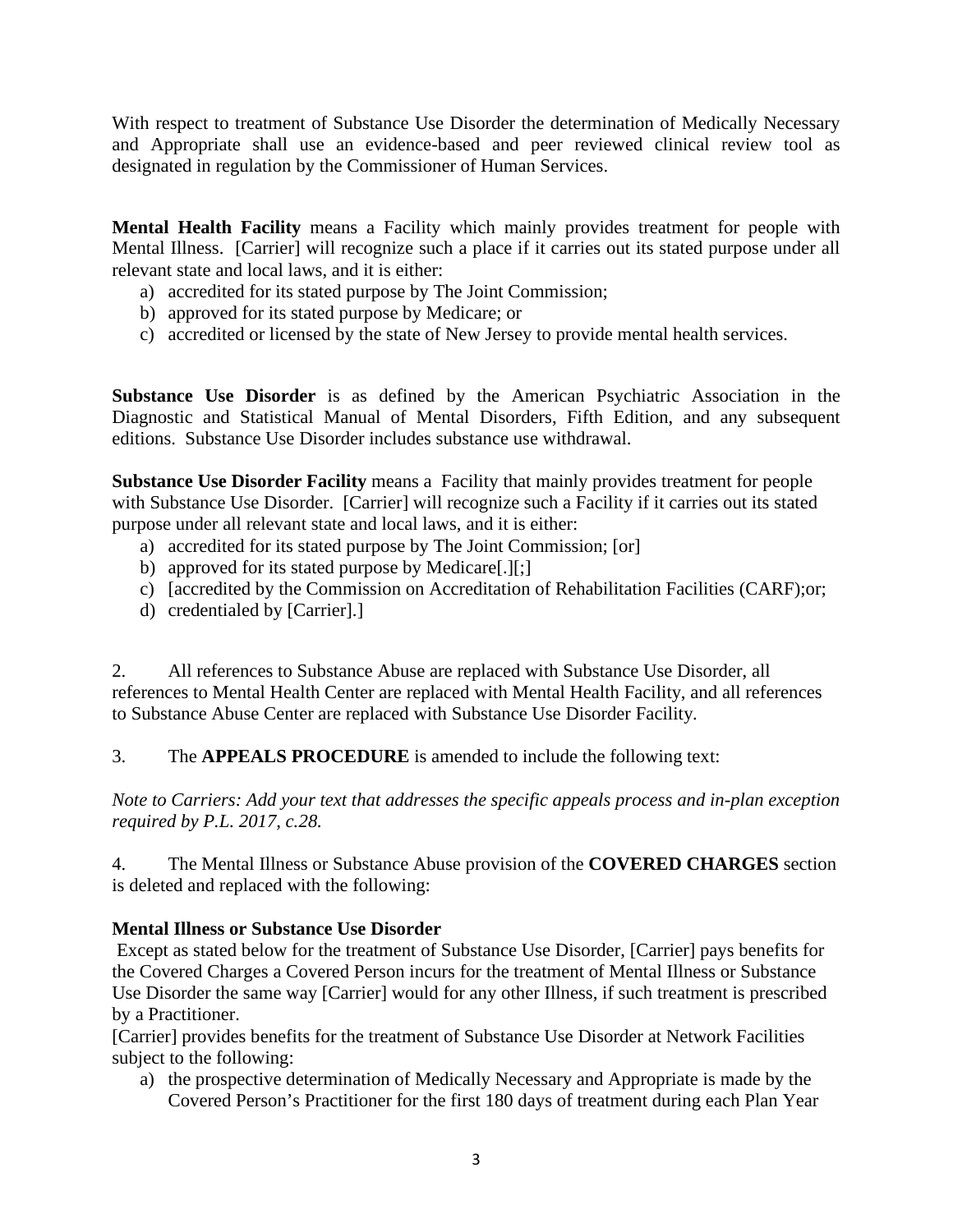and for the balance of the Plan Year the determination of Medically Necessary and Appropriate is made by [Carrier];

- b) pre-authorization or Pre-Approval are not required for the first 180 days of inpatient and/or outpatient treatment during each Plan Year but may be required for inpatient treatment for the balance of the Plan Year;
- c) concurrent and retrospective review are not required for the first 28 days of inpatient treatment during each Plan Year but concurrent and retrospective review may be required for the balance of the Plan Year;
- d) retrospective review is not required for the first 28 days of intensive outpatient and partial hospitalization services during each Plan Year but retrospective review may be required for the balance of the Plan Year;
- e) retrospective review is not required for the first 180 days of outpatient treatment including outpatient prescription drugs, during each Plan Year but retrospective review may be required for the balance of the Plan Year; and
- f) If no Network Facility is available to provide in-patient services the [Carrier] shall approve an in-plan exception and provide benefits for in-patient services at a non-Network Facility.

The first 180 days per Plan Year assumes 180 inpatient days whether consecutive or intermittent. Extended outpatient services such as partial hospitalization and intensive outpatient are counted as inpatient days. Any unused inpatient days may be exchanged for two outpatient visits.

Inpatient or day treatment may be furnished by any licensed, certified or State approved facility, including but not limited to:

- a) a Hospital
- b) a detoxification Facility licensed under New Jersey P.L. 1975, Chapter 305;
- c) a licensed, certified or state approved residential treatment Facility under a program which meets the minimum standards of care of The Joint Commission;
- d) a Mental Health Facility;
- e) a Substance Use Disorder Facility; or
- f) a combination Mental Health Facility and Substance Use Disorder Facility.

5. The **REQUIRED HOSPITAL STAY REVIEW** provision is deleted and replaced with the following:

## **REQUIRED FACILITY STAY REVIEW**

## **Important Notice: If a Covered Person does not comply with these Facility stay review features, he or she will not be eligible for full benefits under this Policy.**

## **Notice of Facility Admission Required**

Except as explained below for certain admissions to treat Substance Use Disorder, [Carrier] requires notice of all Hospital or other Facility admissions. The times and manner in which the notice must be given is described below. When a Covered Person does not comply with the requirements of this section [Carrier] reduces what it pays for covered Hospital or other Facility charges as a penalty.

## **Pre-Admission Review**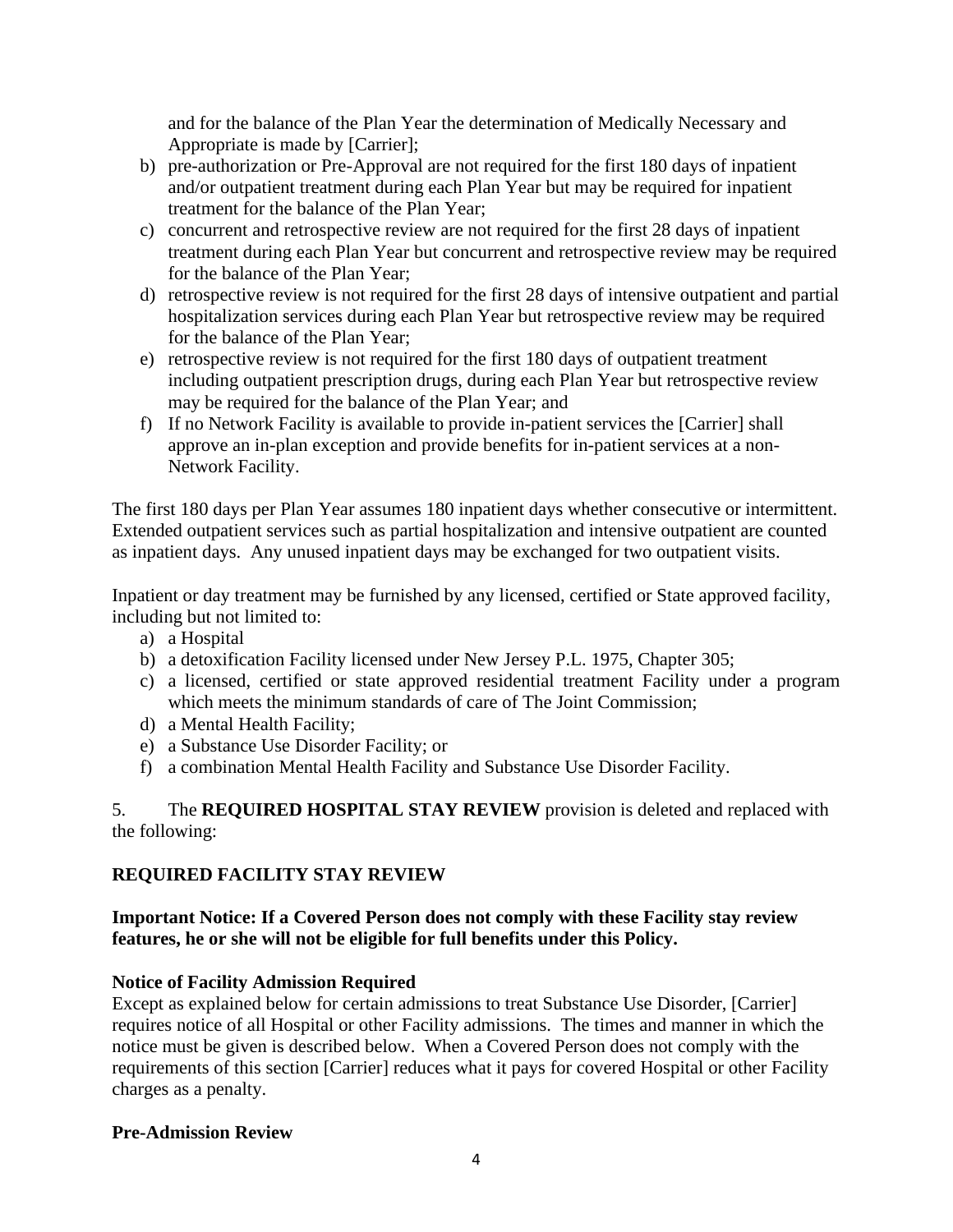Except as explained below for certain admissions to treat Substance Use Disorder, all non-Emergency Hospital or other Facility admissions must be reviewed by [ABC] before they occur. The Covered Person or the Covered Person's Practitioner must notify [ABC] and request a preadmission review. [ABC] must receive the notice and request as soon as possible before the admission is scheduled to occur. [For a maternity admission, a Covered Person or the Covered Person's Practitioner must notify [ABC] and request a pre-admission review at least [60 days] before the expected date of delivery, or as soon as reasonably possible.]

When [ABC] receives the notice and request, [they] evaluate:

- a) the Medical Necessity and Appropriateness of the admission
- b) the anticipated length of stay and
- c) the appropriateness of health care alternatives, like home health care or other out-patient care.

[ABC] notifies the Covered Person's Practitioner [by phone, of the outcome of their review. And [they] confirm the outcome of [their] review in writing.]

If [ABC] authorizes an admission, the authorization is valid for:

- a) the specified Hospital or named Facility;
- b) the named attending Practitioner; and
- c) the authorized length of stay.

The authorization becomes invalid and the Covered Person's admission must be reviewed by [ABC] again if:

- a) he or she enters a Facility other than the specified Facility
- b) he or she changes attending Practitioners; or
- c) more than [60 days] elapse between the time he or she obtains authorization and the time he or she enters the Hospital or other Facility, except in the case of a maternity admission.

#### **Emergency Admission**

Except as explained below for certain admissions to treat Substance Use Disorder, [ABC] must be notified of all Emergency admissions by phone. This must be done by the Covered Person or the Covered Person's Practitioner no later than the end of the next regular working day or as soon as possible after the admission occurs.

When [ABC] is notified [by phone,] they require the following information:

- a) the Covered Person's name, social security number and date of birth;
- b) the Covered Person group plan number;
- c) the reason for the admission
- d) the name and location of the Hospital or other Facility
- e) when the admission occurred; and
- f) the name of the Covered Person's Practitioner.

## **Continued Stay Review**

Except as explained below for certain admissions to treat Substance Use Disorder, the Covered Person or his or her Practitioner, must request a continued stay review for any Emergency admission. This must be done at the time [ABC] is notified of such admission.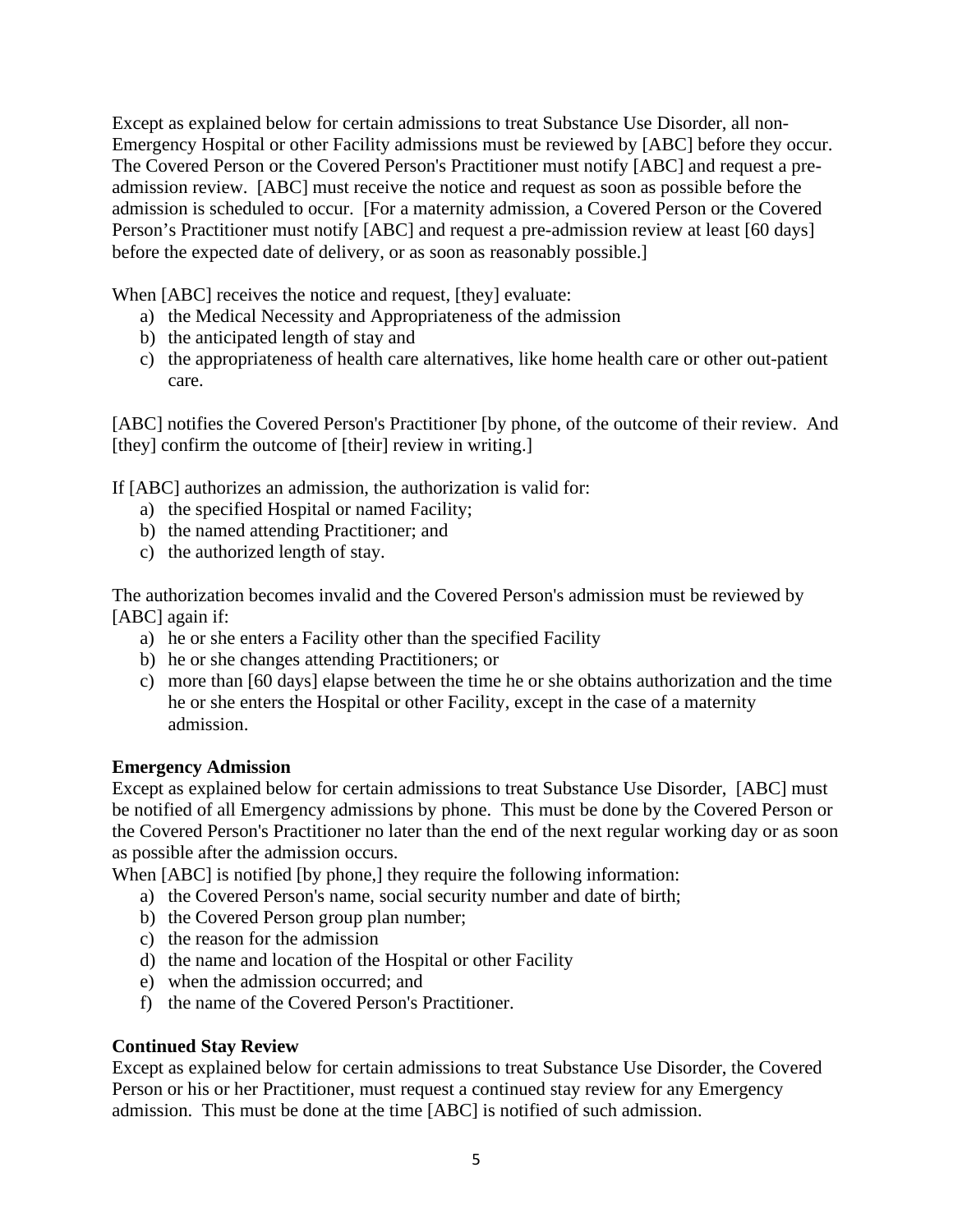The Covered Person, or his or her Practitioner, must also initiate a continued stay review whenever it is Medically Necessary and Appropriate to change the authorized length of a Hospital or other Facility stay. This must be done before the end of the previously authorized length of stay.

[ABC] also has the right to initiate a continued stay review of any Hospital or other Facility admission. And [ABC] may contact the Covered Person's Practitioner or Hospital or Facility by phone or in writing.

In the case of an Emergency admission, the continued stay review evaluates:

- a) the Medical Necessity and Appropriateness of the admission;
- b) the anticipated length of stay; and
- c) the appropriateness of health care alternatives.

In all other cases, the continued stay review evaluates:

- a) the Medical Necessity and Appropriateness of extending the authorized length of stay; and
- b) the appropriateness of health care alternatives.

[ABC] notifies the Covered Person's Practitioner [by phone, of the outcome of the review. And [ABC] confirms the outcome of the review in writing.] The notice always includes any newly authorized length of stay.

## **Penalties for Non-Compliance**

Except as explained below for certain admissions to treat Substance Use Disorder, in the case of a non-Emergency admission, as a penalty for non-compliance [[Carrier] reduces what it pays for covered Facility charges, **by 50%]** if**:**

- a) the Covered Person or his or her Practitioner does not request a pre-admission review; or
- b) the Covered Person or his or her Practitioner does not request a pre-admission review as soon as reasonably possible before the admission is scheduled to occur; or
- c) [ABC's] authorization becomes invalid and the Covered Person or his or her Practitioner does not obtain a new one; or
- d) [ABC] does not authorize the admission.

In the case of an Emergency admission, as a penalty for non-compliance, [[Carrier] reduces what it pays for covered Facility charges by 50%], if:

- a) [ABC] is not notified of the admission at the times and in the manner described above;
- b) the Covered Person or his or her Practitioner does not request a continued stay review; or
- c) the Covered Person or his or her Practitioner does not receive authorization for such continued stay.

The penalty applies to covered Hospital or Facility charges incurred after the applicable time limit allowed for giving notice ends.

For any Hospital or other Facility admission, if a Covered Person stays in the Hospital or other Facility longer than [ABC] authorizes, [Carrier] reduces what it pays for covered charges incurred after the authorized length of stay ends [by 50%] as a penalty for non-compliance.

Penalties cannot be used to meet this Policy's Maximum Out of Pocket or Cash Deductible.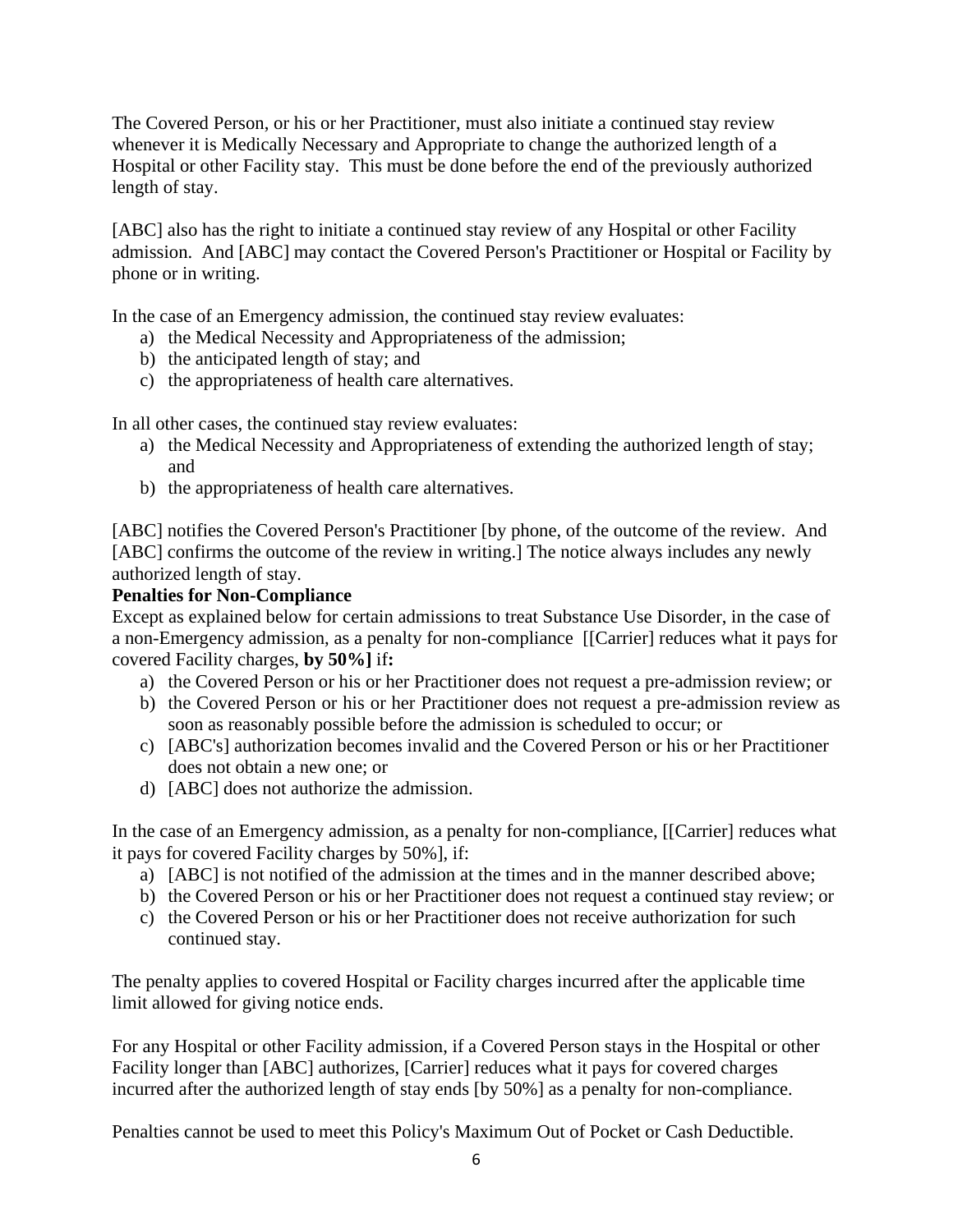#### **Admissions for the Treatment of Substance Use Disorder – Network only**

This section applies during the first 180 days of network treatment per Plan Year whether the treatment is inpatient or outpatient. Thereafter, inpatient treatment of Substance Use Disorder is subject to the above provisions governing Hospital and other Facility admissions.

If a Covered Person is admitted to a Facility for the treatment of Substance Use Disorder, whether for a scheduled admission or for an emergency admission, the Facility must notify [Carrier] of the admission and initial treatment plan within 48 hours of the admission.

[Carrier] will not initiate continued stay review, also known as concurrent review, with respect to the first 28 days of the inpatient stay. Continued stay review may be required for any subsequent days, but not more frequently than at two-week intervals. If [Carrier] determines continued stay is no longer Medically Necessary and Appropriate [Carrier] shall provide written notice within 24 hours to the Covered Person and his or her Practitioner along with information regarding appeal rights.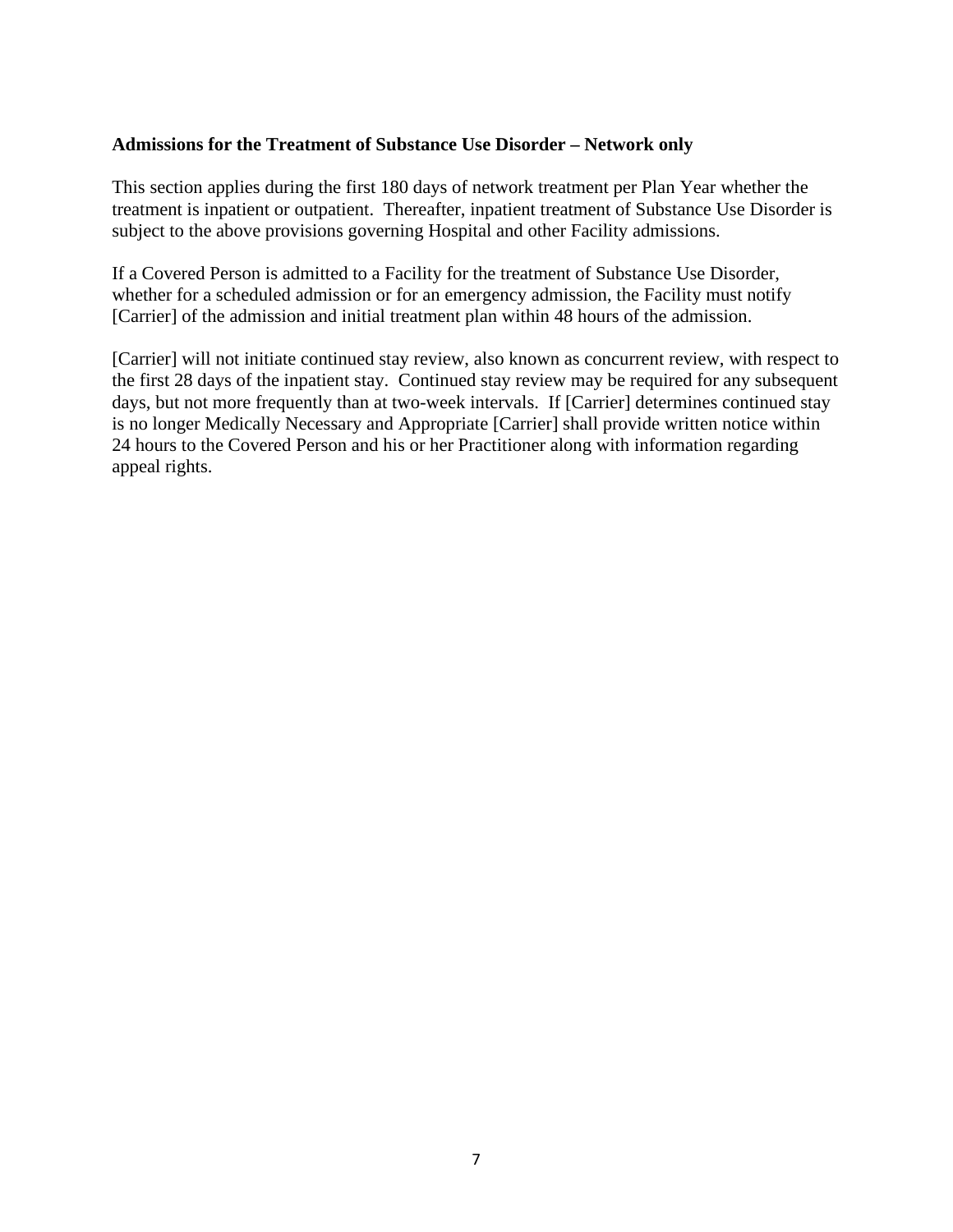## **Compliance and Variability Text for HMO and HMO-POS Plans**

1. The **DEFINITIONS** section is amended to replace the terms and definitions of Emergency, Hospital, Illness or Ill, Medically Necessary and Appropriate, Mental Health Center, Substance Abuse and Substance Abuse Centers with the following terms and definitions:

**EMERGENCY.** A medical condition manifesting itself by acute symptoms of sufficient severity including, but not limited to, severe pain, psychiatric disturbances and/or symptoms of Substance Use Disorder such that a prudent layperson, who possesses an average knowledge of health and medicine, could expect the absence of immediate medical attention to result in: placing the health of the individual (or with respect to a pregnant woman, the health of the woman or her unborn child) in serious jeopardy; serious impairment to bodily functions; or serious dysfunction of a bodily organ or part. With respect to a pregnant woman who is having contractions, an Emergency exists where: there is inadequate time to effect a safe transfer to another Hospital before delivery; or the transfer may pose a threat to the health or safety of the woman or unborn child.

**HOSPITAL.** A Facility which mainly provides Inpatient care for Ill or Injured people. It must carry out its stated purpose under all relevant state and local laws, and it must either:

- a) be accredited as a Hospital by The Joint Commission, or
- b) be approved as a Hospital by Medicare.

Among other things, a Hospital is not a convalescent, rest or nursing home or Facility, or a Facility, or part of it, which mainly provides Custodial Care, educational care or rehabilitative care. A Facility for the aged or persons with Substance Use Disorder is not a Hospital.

**ILLNESS or ILL.** A sickness or disease suffered by a [Member] or a description of a [Member] suffering from a sickness or a disease. Illness includes Mental Illness and Substance Use Disorder.

**MEDICALLY NECESSARY AND APPROPRIATE.** Services or supplies provided by a recognized health care Provider that We [or the Care Manager] Determine to be:

- a) necessary for the symptoms and diagnosis or treatment of the condition, Illness or Injury;
- b) provided for the diagnosis or the direct care and treatment of the condition, Illness or Injury;
- c) in accordance with generally accepted medical practice;
- d) not for a[Member]'s convenience;
- e) the most appropriate level of medical care that a [Member] needs; and
- f) furnished within the framework of generally accepted methods of medical management currently used in the United States.

In the instance of an Emergency, the fact that a Non-Network Provider prescribes, orders, recommends or approves the care, the level of care, or the length of time care is to be received, does not make the services Medically Necessary and Appropriate.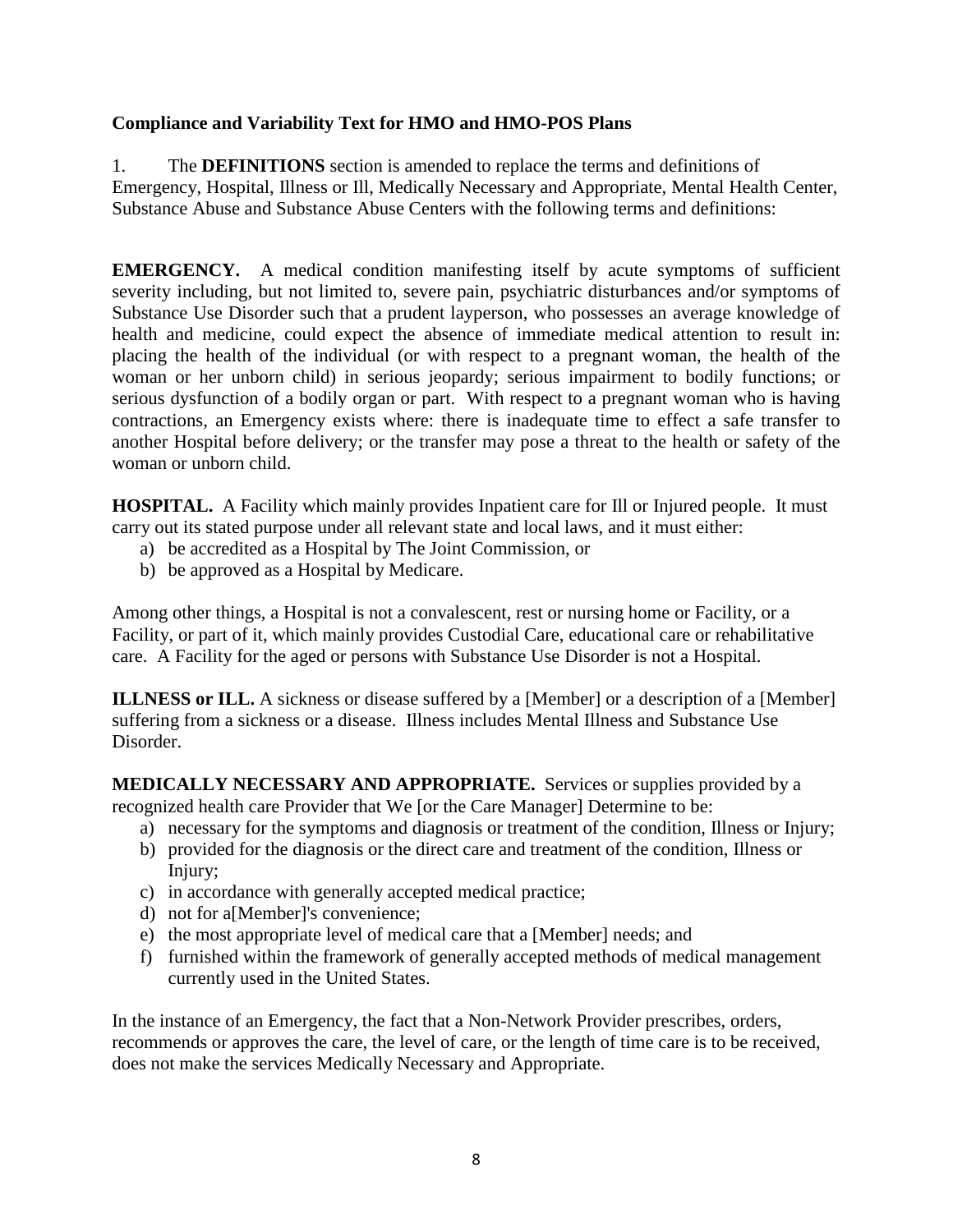With respect to treatment of Substance Use Disorder the determination of Medically Necessary and Appropriate shall use an evidence-based and peer reviewed clinical review tool as designated in regulation by the Commissioner of Human Services.

**MENTAL HEALTH FACILITY.** A Facility that mainly provides treatment for people with Mental Illness. It will be considered such a place if it carries out its stated purpose under all relevant state and local laws, and it is either:

- a) accredited for its stated purpose by The Joint Commission;
- b) approved for its stated purpose by Medicare or
- c) accredited or licensed by the State of New Jersey to provide mental health services.

**SUBSTANCE USE DISORDER.** The term as defined by the American Psychiatric Association in the Diagnostic and Statistical Manual of Mental Disorders, Fifth Edition, and any subsequent editions. Substance Use Disorder includes substance use withdrawal.

**SUBSTANCE USE DISORDER FACILITY.** A Facility that mainly provides treatment for people with Substance Use Disorder. We will recognize such a Facility if it carries out its stated purpose under all relevant state and local laws, and it is either:

- a) accredited for its stated purpose by The Joint Commission; [or]
- b) approved for its stated purpose by Medicare[.][;]
- c) [accredited by the Commission on Accreditation of Rehabilitation Facilities (CARF);or;
- d) credentialed by Us.]

2. All references to Substance Abuse are replaced with Substance Use Disorder, all references to Mental Health Center are replaced with Mental Health Facility, and all references to Substance Abuse Center are replaced with Substance Use Disorder Facility.

3. The **APPEAL PROCEDURE** is amended to include the following text:

*Note to Carriers: Add your text that addresses the specific appeals process and in-plan exception required by P.L. 2017, c.28.*

4. The Benefits for Mental Illness or Substance Abuse provision of the **COVERED SERVICES AND SUPPLIES** section is deleted and replaced with the following:

(d) **BENEFITS FOR MENTAL ILLNESS OR SUBSTANCE USE DISORDER.** Except as stated below for the treatment of Substance Use Disorder, We cover services and supplies for the treatment of Mental Illness or Substance Use Disorder the same way We would for any other Illness, if such treatment is prescribed by a Practitioner.

We provide coverage for the treatment of Substance Use Disorder at Network Facilities subject to the following:

a) the prospective determination of Medically Necessary and Appropriate is made by the Member's Practitioner for the first 180 days of treatment during each Plan Year and for the balance of the Plan Year the determination of Medically Necessary and Appropriate is made by Us;